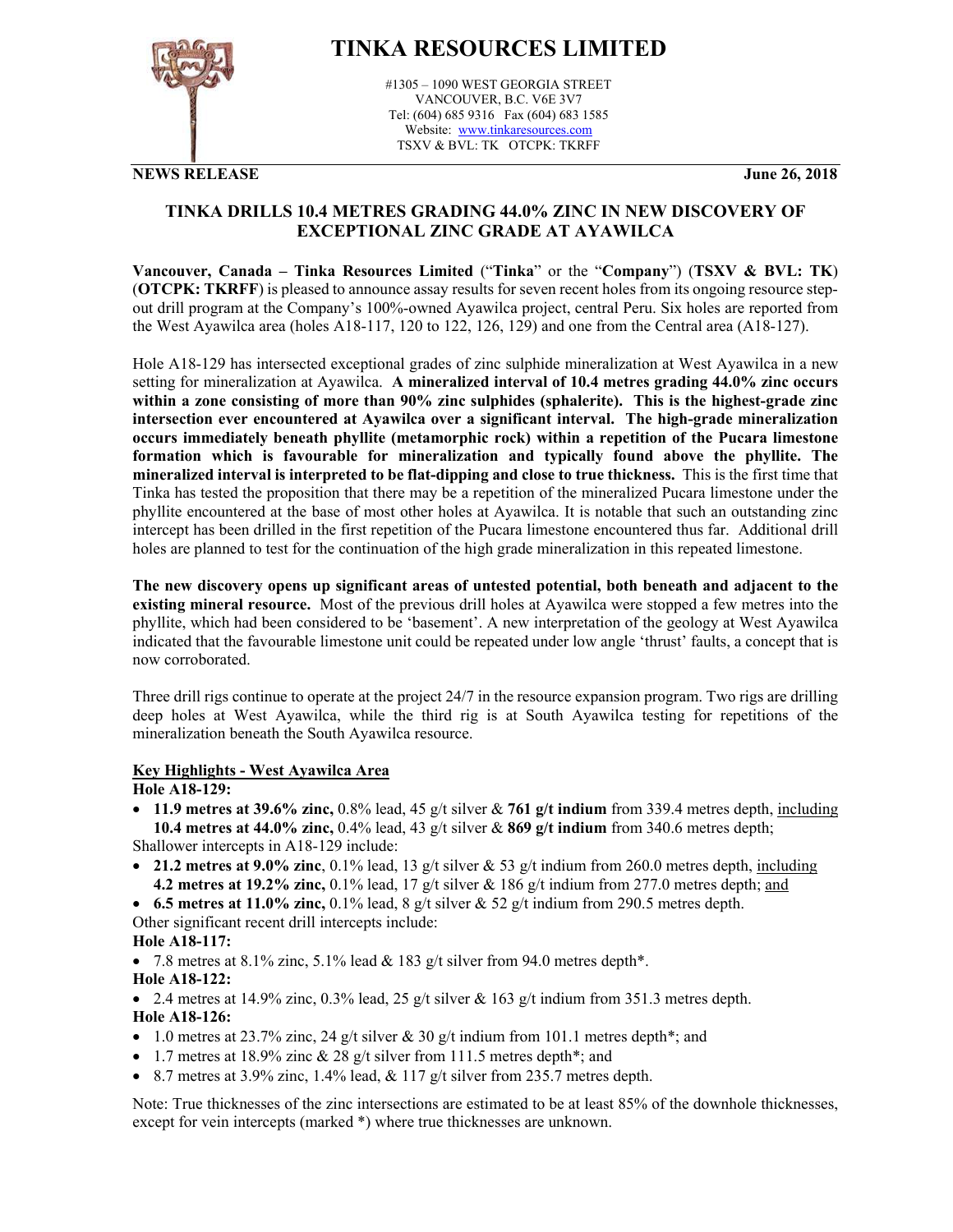Dr. Graham Carman, Tinka´s President and CEO, stated: *"The exceptional zinc grade in hole A18-129 is very exciting as it confirms Ayawilca mineralization can be very high-grade, while a repetition of the favourable Pucara limestone opens up a new exploration target at depth and also down-plunge of the new intercept. Previously, it was thought that the phyllite metamorphic rock represents a 'floor' to the zinc mineralization. Past drill holes were typically stopped a few metres into the phyllite, and some holes at Ayawilca may have been stopped prematurely."* 

*"The objectives of the drill program are to find additional high-grade zinc resources, as well as to improve the geological understanding of the Ayawilca deposit, which is evolving as more holes are drilled. The threerig drill program is now focused on testing extensions of the zinc resources at West and South Ayawilca, including deeper repetitions of the limestone-hosted replacement mineralization, as well as possible connections of these areas with Central Ayawilca – see Figure 2."* 

*"The three rigs on site are expected to be operating until at least mid-August 2018, at which time the number of rigs will be reviewed subject to results. Drilling at the Zone 3 area, which has been one of our main target areas, will resume later in the year. A Preliminary Economic Assessment is planned for the fourth quarter of 2018."* 

## **West Ayawilca Geology – a revised interpretation**

The main geological rock units observed at Ayawilca are an upper sandstone (Goyllar Group), a limestone (Pucara Formation) which hosts most of the zinc mineralization as sulphide replacement of the limestone, and a lower phyllite metamorphic rock (Excelsior Group). The observation by Tinka geologists of mineralized limestone underneath the phyllite in hole A18-129 is groundbreaking, as it opens up potential for additional zinc resources beneath and adjacent to the existing resources. Of particular importance is that the repeated section of Pucara limestone in A18-129 hosts much higher-grade mineralization than average, and the predominant zinc species is the relatively low iron "ruby" sphalerite.

Hole A18-129 intersected 70 metres of Pucara limestone, 10 metres of phyllite, and then another 70 metres of limestone before cutting phyllite once again. Tinka geologists believe that the repetition in the limestone is as a result of a low-angle reverse fault which lies at the base of the upper phyllite, forming a 'thrust' slice in the geology at West Ayawilca (see Figure 4). Other thrust slices may also occur deeper in the sequence. The faulting is believed to have occurred prior to the zinc mineralization, but the low-angle faults acted as conduits for the mineralization. Zinc mineralization is hosted predominantly in the hanging wall position of the faults. The thrust faulting post-dated the folding of the limestone-sandstone sequence which formed the anticline fold at West Ayawilca.

Figure 1 shows a photograph of the high-grade zinc intercept in hole A18-129 at West Ayawilca.

Figure 2 is a drill hole location map showing the recent holes at West and South Ayawilca.

Figure 3 is a geological map of the project with inset of recent drill area.

Figure 4 is a schematic cross section through West Ayawilca highlighting drill hole A18-129.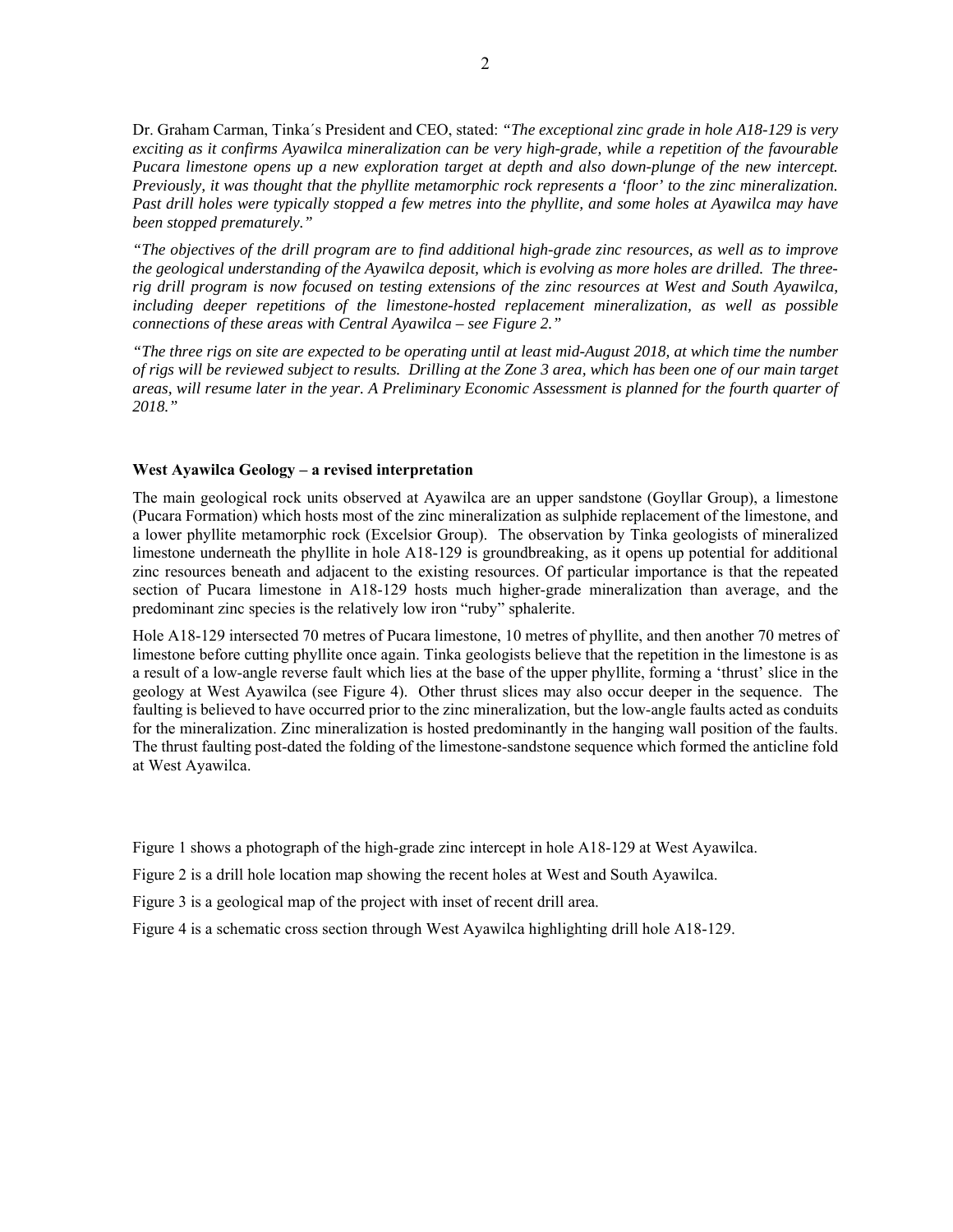

**Figure 1. Drill core from hole A18-129 The interval from 339.4 to 351.3 metres grades 40 % zinc (red-brown colored sphalerite)**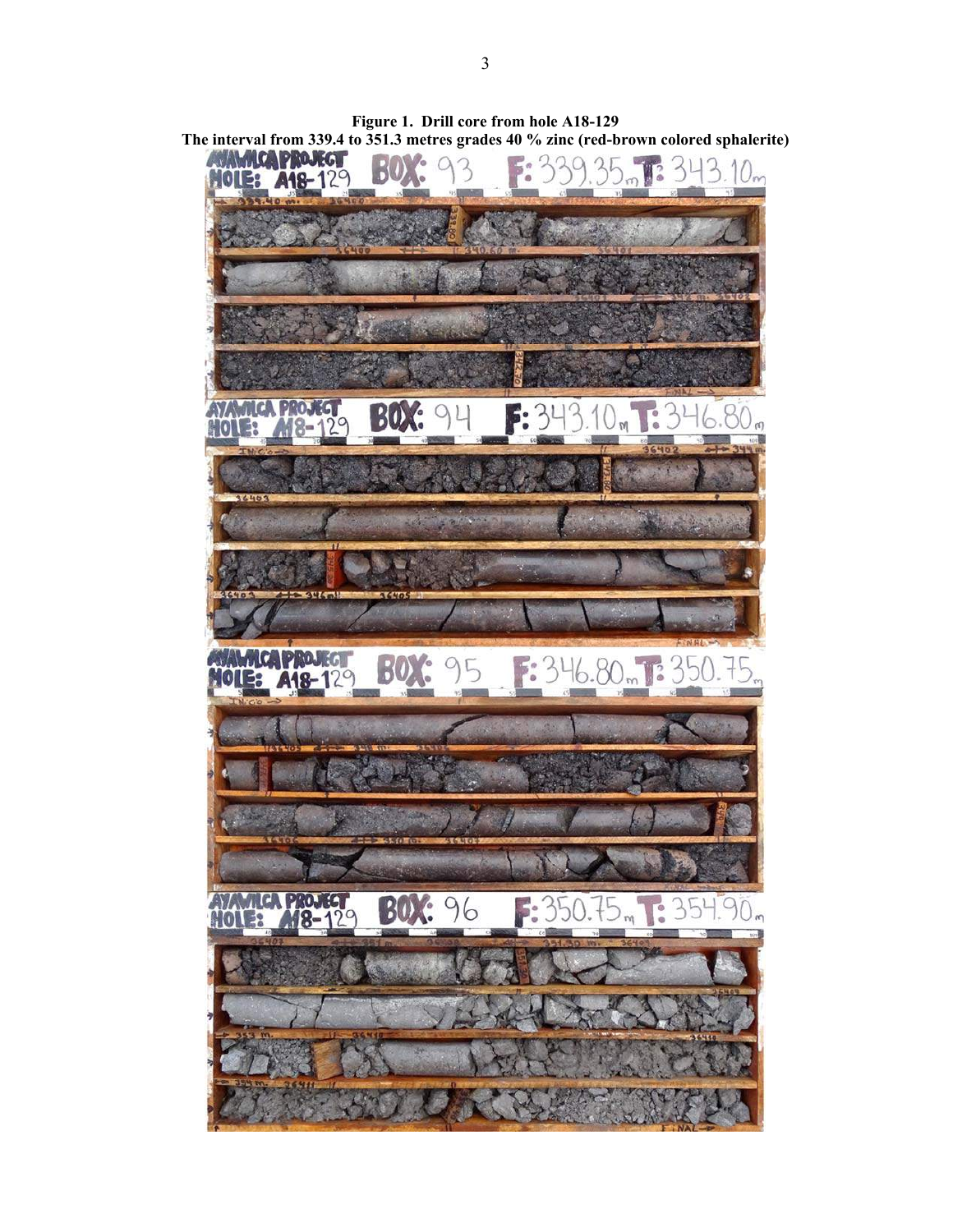

**Figure 2. Drill hole map of West Ayawilca highlighting recent 2018 holes & known zinc resources** 

## **Summary of Ayawilca Inferred Zinc Zone Mineral Resources (Nov' 8, 2017)**

| South Ayawilca:   | 13.3 million tonnes at 9.5 % ZnEq (7.6 % zinc, 0.2 % lead, 25 g/t silver & 118 g/t indium): |
|-------------------|---------------------------------------------------------------------------------------------|
| West Ayawilca:    | 9.0 million tonnes at 7.2 % ZnEq (6.1 % zinc, 0.2 % lead, 14 g/t silver & 64 g/t indium);   |
| Central Ayawilca: | 13.0 million tonnes at 5.7 % ZnEq (4.7 % zinc, 0.3 % lead, 13 g/t silver & 54 g/t indium);  |
| East Ayawilca:    | 7.5 million tonnes at 6.2 % ZnEq (5.1 % zinc, 0.2 % lead, 13 g/t silver & 69 g/t indium);   |
| <b>TOTAL:</b>     | 42.7 million tonnes at 7.3 % ZnEq (6.0 % zinc, 0.2 % lead, 17 g/t silver & 79 g/t indium).  |
| <b>Notes:</b>     |                                                                                             |

1 US\$55/t NSR cut off was used. Metal price assumptions were US\$1.15/lb Zn, US\$300/kg In, US\$18/oz Ag, US\$1.10/lb Pb. Metal recovery assumptions were 90% Zn, 75% In, 60% Ag, and 75% Pb for the ZnEq calculation.

- 2 The NSR value was calculated using the formula: NSR =  $Zn(\frac{9}{8} * US\$ 5.34+Pb(%)\*US\$6.15+In(g/t)\*US\$0.18+Ag(g/t)\*US\$0.27
- 3 The ZnEq value was calculated using the formula: ZnEq = NSR/US\$15.34
- 4 Numbers may not add due to rounding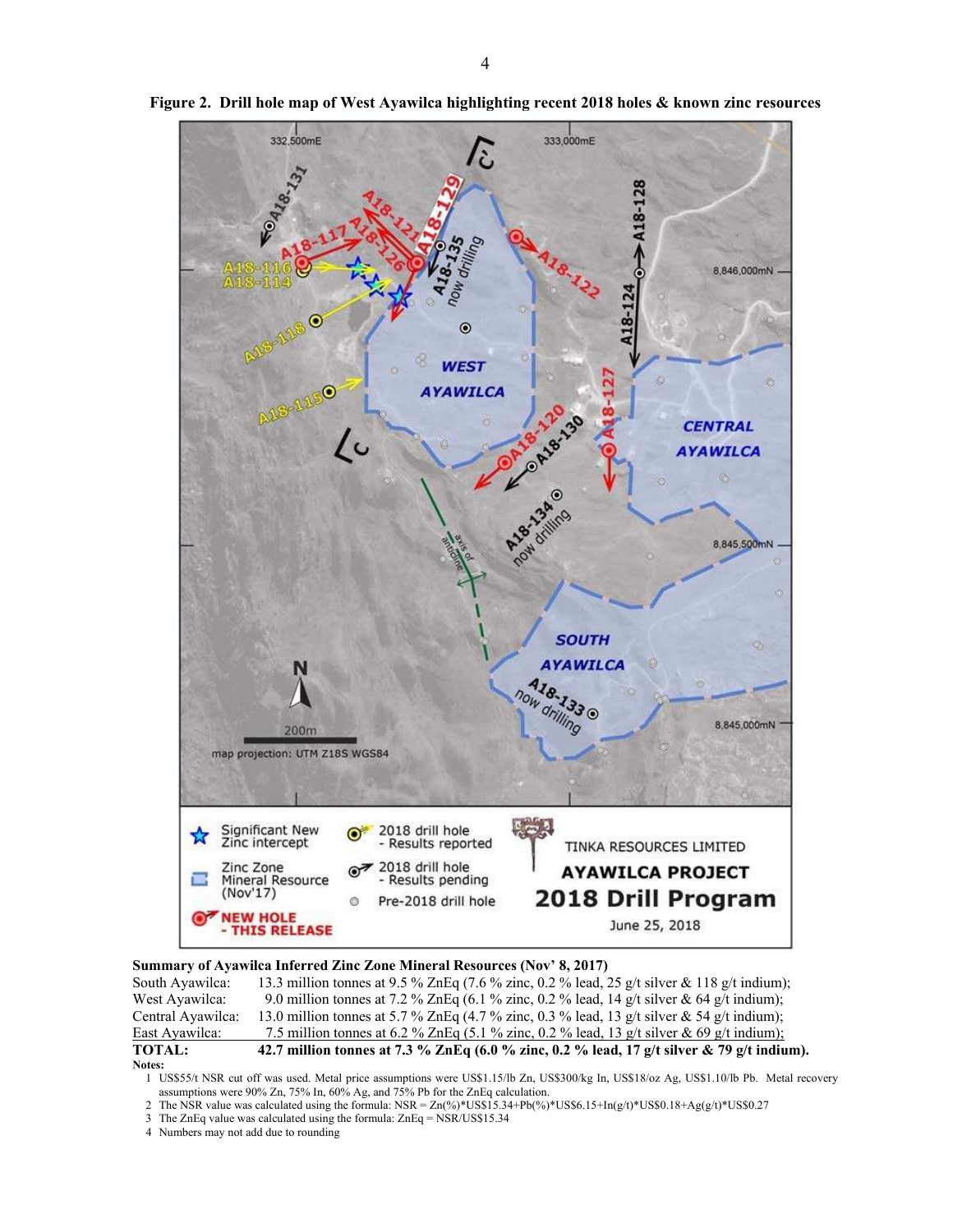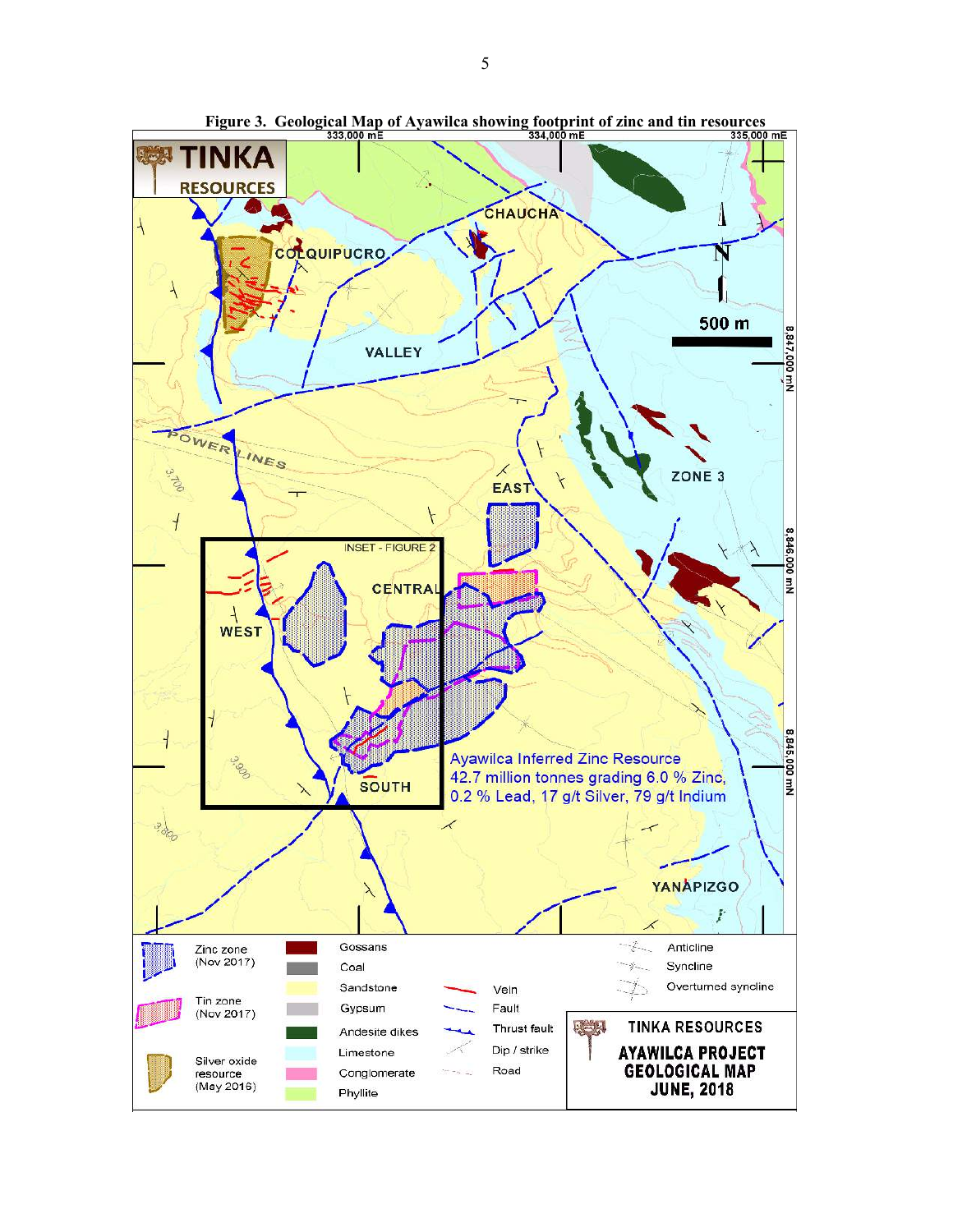

**Figure 4. Schematic cross section of West Ayawilca C-C' highlighting A18-129 and interpreted lowangle faults which have 'thrusted' faulted blocks on top of each other** 

True thicknesses of the zinc intersections are estimated to be at least 85% of the downhole thickness, except where marked. Significant new drill intercepts are summarized in Table 1 with the strongest intercepts in bold text. Table 2 summarizes the drill collar information for the recent holes.

|                   |                 |        | <b>Interval</b> | Zn            | Pb            | Ag             | Indium   |         |
|-------------------|-----------------|--------|-----------------|---------------|---------------|----------------|----------|---------|
| <b>Drill hole</b> | From m          | To m   | m               | $\frac{0}{0}$ | $\frac{0}{0}$ | g/t            | g/t      | Area    |
| A18-117           | 94.00           | 101.80 | 7.80            | 8.1           | 5.1           | 183            | $\Omega$ | West    |
| including         | 96.20           | 101.80 | 5.60            | 10.4          | 4.4           | 176            | $\Omega$ |         |
| including         | 96.20           | 97.20  | 1.0             | 19.9          | 11.4          | 389            | $\theta$ |         |
| A18-120           | 293.05          | 301.80 | 8.75            | 3.6           | 0.1           | 5              | 3        | West    |
| and               | 349.40          | 353.70 | 4.30            | 5.1           | 0.1           | 81             | 274      |         |
| A18-121           | 196.00          | 200.00 | 4.00            | 3.1           | 0.0           | 4              | $\theta$ | West    |
| and               | 274.10          | 284.10 | 10.00           | 4.0           | 0.0           | 4              | 18       |         |
| A18-122           | 351.30          | 353.70 | 2.40            | 14.9          | 0.3           | 25             | 163      | West    |
| A18-123           | results awaited |        |                 |               |               |                |          | West    |
| A18-124           | results awaited |        |                 |               |               |                |          | West    |
| A18-125           | results awaited |        |                 |               |               |                |          | West    |
| A18-126           | 101.10          | 102.10 | 1.00            | 23.7          | 0.0           | 24             | 30       | West    |
| and               | 111.50          | 113.20 | 1.70            | 18.9          | 0.1           | 28             | 7        |         |
| and               | 235.70          | 244.40 | 8.70            | 3.9           | 1.4           | 117            | $\theta$ |         |
| A18-127           | 299.40          | 314.00 | 14.60           | 3.9           | 0.0           | 3              | 84       | Central |
| A18-128           | results awaited |        |                 |               |               |                |          | West    |
| A18-129           | 197.60          | 218.00 | 20.40           | 4.2           | 0.1           | $\overline{7}$ |          | West    |
| and               | 260.00          | 281.20 | 21.20           | 9.0           | 0.1           | 13             | 53       |         |
| including         | 277.00          | 281.20 | 4.20            | 19.2          | 0.1           | 17             | 186      |         |
| and               | 290.50          | 297.00 | 6.50            | 11.0          | 0.1           | 8              | 52       |         |
| and               | 339.40          | 351.30 | 11.90           | 39.6          | 0.8           | 45             | 761      |         |
| including         | 340.60          | 351.00 | 10.40           | 44.0          | 0.4           | 43             | 869      |         |

|  | Table 1. Recent significant drill intercepts at Ayawilca |  |  |
|--|----------------------------------------------------------|--|--|
|  |                                                          |  |  |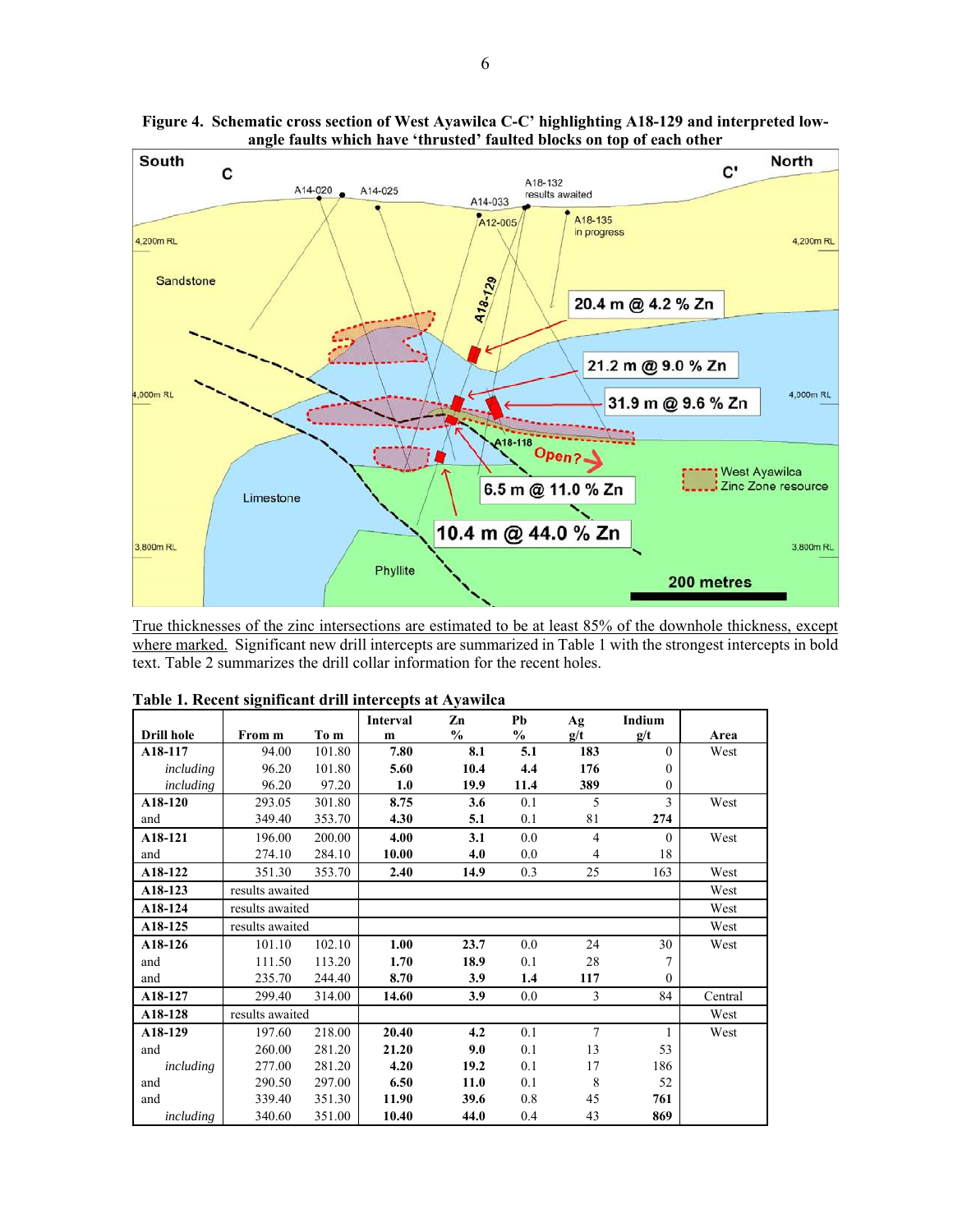| 전 사 |
|-----|
|     |
|     |

| <b>Drill Hole</b> | Easting | <b>Northing</b> | Total depth (m) | Elevation (m) | <b>Azimuth</b> | Dip   |
|-------------------|---------|-----------------|-----------------|---------------|----------------|-------|
| A18-109           | 334040  | 8846140         | 704.2           | 4088          | 130            | $-70$ |
| A18-110           | 334049  | 8846138         | 566.7           | 4086          | 350            | $-70$ |
| A18-111           | 333982  | 8846287         | 566.5           | 4107          | 035            | $-75$ |
| A18-112           | 334430  | 8845945         | 541.1           | 4000          | 250            | $-70$ |
| A18-113           | 334045  | 8846545         | 726.6           | 4206          | 035            | -80   |
| A18-114           | 332510  | 8845882         | 385.0           | 4293          | 090            | $-70$ |
| A18-115           | 332545  | 8845646         | 493.2           | 4302          | 070            | -82   |
| A18-116           | 332510  | 8845882         | 450.9           | 4298          | 090            | -80   |
| A18-117           | 332510  | 8845882         | 380.4           | 4298          | 060            | -70   |
| A18-118           | 332538  | 8845780         | 363.8           | 4284          | 060            | -65   |
| A18-119           | 334045  | 8846545         | 618.5           | 4206          | 215            | $-80$ |
| A18-120           | 332880  | 8845527         | 358.9           | 4235          | 225            | $-75$ |
| A18-121           | 332715  | 8845883         | 309.6           | 4258          | 310            | $-85$ |
| A18-122           | 332903  | 8845939         | 376.8           | 4247          | 130            | $-85$ |
| A18-123           | 333720  | 8846291         | 499.6           | 4170          | 035            | $-75$ |
| A18-124           | 333105  | 8845865         | 380.3           | 4202          | 190            | -60   |
| A18-125           | 334045  | 8846545         | 611.3           | 4206          | 215            | -68   |
| A18-126           | 332715  | 8845883         | 314.0           | 4258          | 300            | $-75$ |
| A18-127           | 333070  | 8845546         | 375.7           | 4205          | 180            | $-77$ |
| A18-128           | 333127  | 8845869         | 348.7           | 4198          | 000            | $-85$ |
| A18-129           | 332716  | 8845883         | 437.5           | 4258          | 200            | $-70$ |

**Table 2. Summary of Drill Collar Information** (coordinates are in UTM Zone 18S WGS84 datum)

**Qualified Person – Mineral Resources:** The Mineral Resources disclosed in this press release have been estimated by Mr. David Ross, P.Geo., an employee of Roscoe Postle Associates Inc. (RPA), and is independent of Tinka. By virtue of his education and relevant experience, Mr. Ross is a "Qualified Person" for the purpose of National Instrument 43-101. The Mineral Resources have been classified in accordance with CIM Definition Standards for Mineral Resources and Mineral Reserves (May, 2014). An independent National Instrument 43-101 Technical Report (the "**NI 43-101 Technical Report**") on the Mineral Resource Estimate for the Ayawilca Property, Department of Pasco, Peru has been filed under the Company's profile on SEDAR at www.sedar.com and is available on the Company's website at www.tinkaresources.com

The Qualified Person, Dr. Graham Carman, Tinka's President and CEO, and a Fellow of the Australasian Institute of Mining and Metallurgy, has reviewed and verified the technical contents of this release.

On behalf of the Board,

"*Graham Carman*" Dr. Graham Carman, President & CEO

**Investor Information:**  www.tinkaresources.com Rob Bruggeman 1.416.884.3556 rbruggeman@tinkaresources.com **Company Contact:** Mariana Bermudez, 1.604.699.0202 info@tinkaresources.com

#### **Notes on sampling and assaying**

Drill holes are diamond HQ or NQ size core holes with recoveries generally above 80% and often close to 100%. The drill core is marked up, logged, and photographed on site. The cores are cut in half at the Company's core storage facility, with half-cores stored as a future reference. Half-core is bagged on average over 1 to 2 metre composite intervals and sent to SGS laboratories in Lima for assay in batches. Standards and blanks are inserted into each batch prior to departure from Tinka's core storage facilities. At the laboratory samples are dried, crushed to 100% passing 2mm, then 500 grams pulverized for multi-element analysis by ICP using multi-acid digestion. Samples assaying over 1% zinc, lead, or copper and over 100 g/t silver are re-assayed using precise ore-grade AAS techniques. Samples assaying over 200 ppm tin are re-assayed by fusion methods with an AAS finish (method AAS90B).

#### **About Tinka Resources Limited**

Tinka is an exploration and development company with its flagship property being the 100%-owned Ayawilca carbonate replacement deposit (CRD) in the zinc-lead-silver belt of central Peru, 200 kilometres northeast of Lima. The Ayawilca Zinc Zone Inferred Mineral Resource estimate now consists of 42.7 Mt at 6.0 % zinc, 0.2 % lead, 17 g/t silver  $\&$  79 g/t indium, and a Tin Zone Inferred Mineral Resource of 10.5 Mt at 0.63 % tin, 0.23 % copper & 12 g/t silver (Nov. 8, 2017, release). Drilling for resource extensions and the testing of new targets is ongoing.